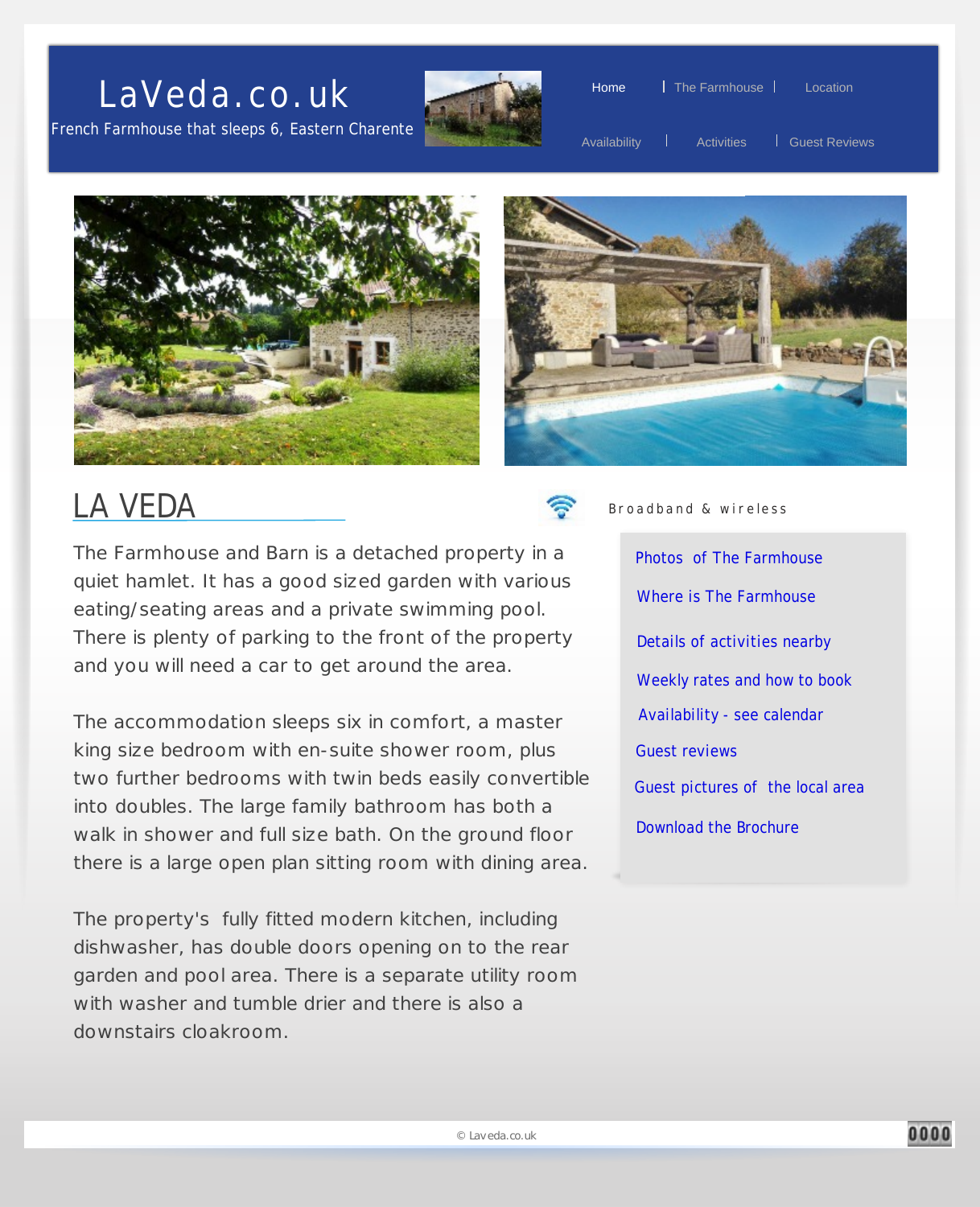<span id="page-1-0"></span>French Farmhouse that sleeps 6, Eastern Charente



Home **I** The Farmhouse **Let I** Location

Some pictures of the Farmhouse - click on any picture to enlarge Property Information **Download** 































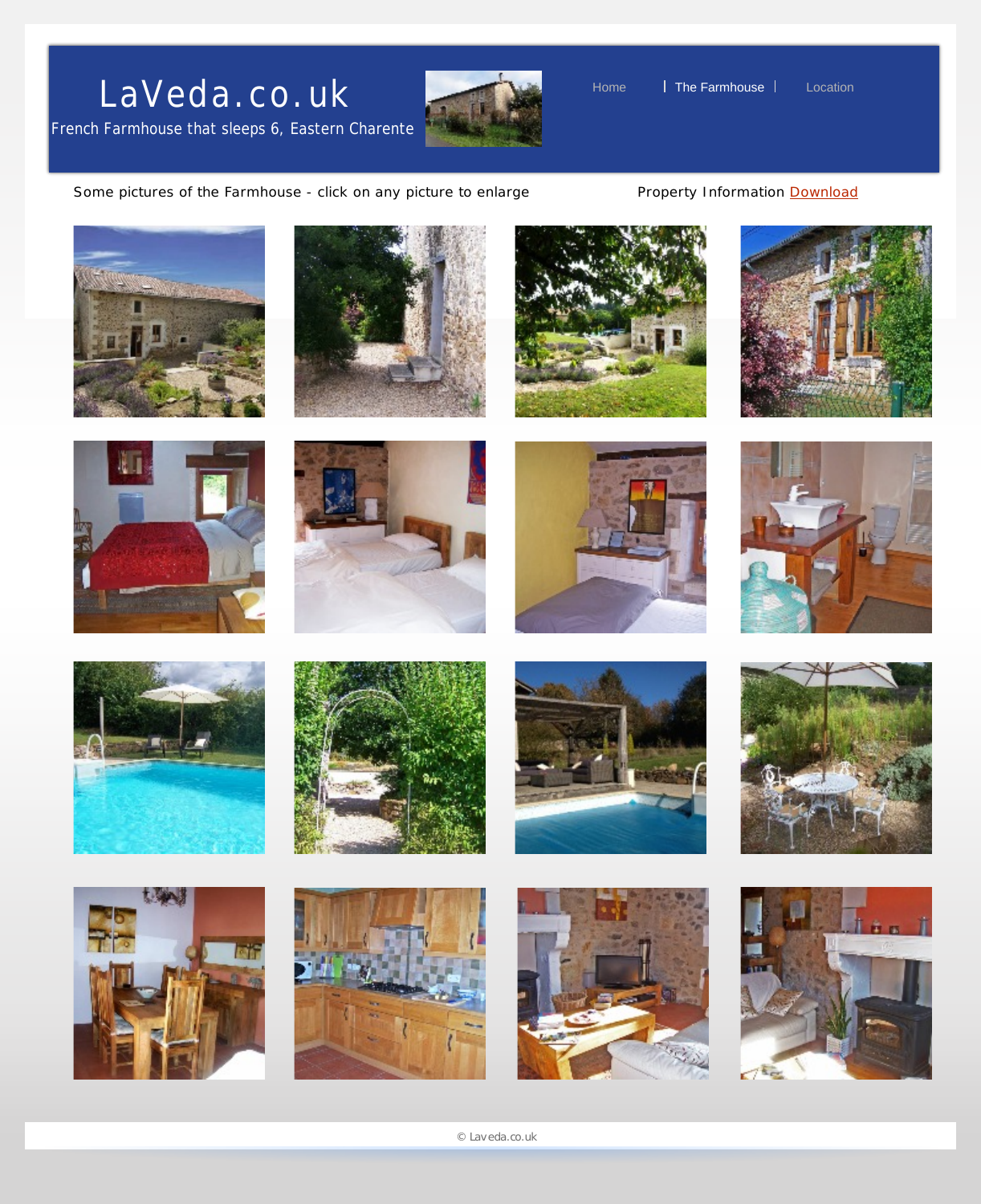French Farmhouse that sleeps 6, Eastern Charente



<span id="page-2-0"></span>

Where is The Farmhouse? *Click on the 'satellite' option to see a birds eye view of Logeat Ham let and The Farm house (w ith the pool)*





To drive from C alais takes approximately 8 hours to **Logeat**, depending on comfort breaks. From C aen, it takes 5 hours.

Fly-Drive through either Limoges airport with Ryan Air (50 mins away) or Bordeaux airport with EasyJet or BA (1 hour 50 mins) with a selection of car hire companies at either.

#### $\mathbb{Z}$  Driving directions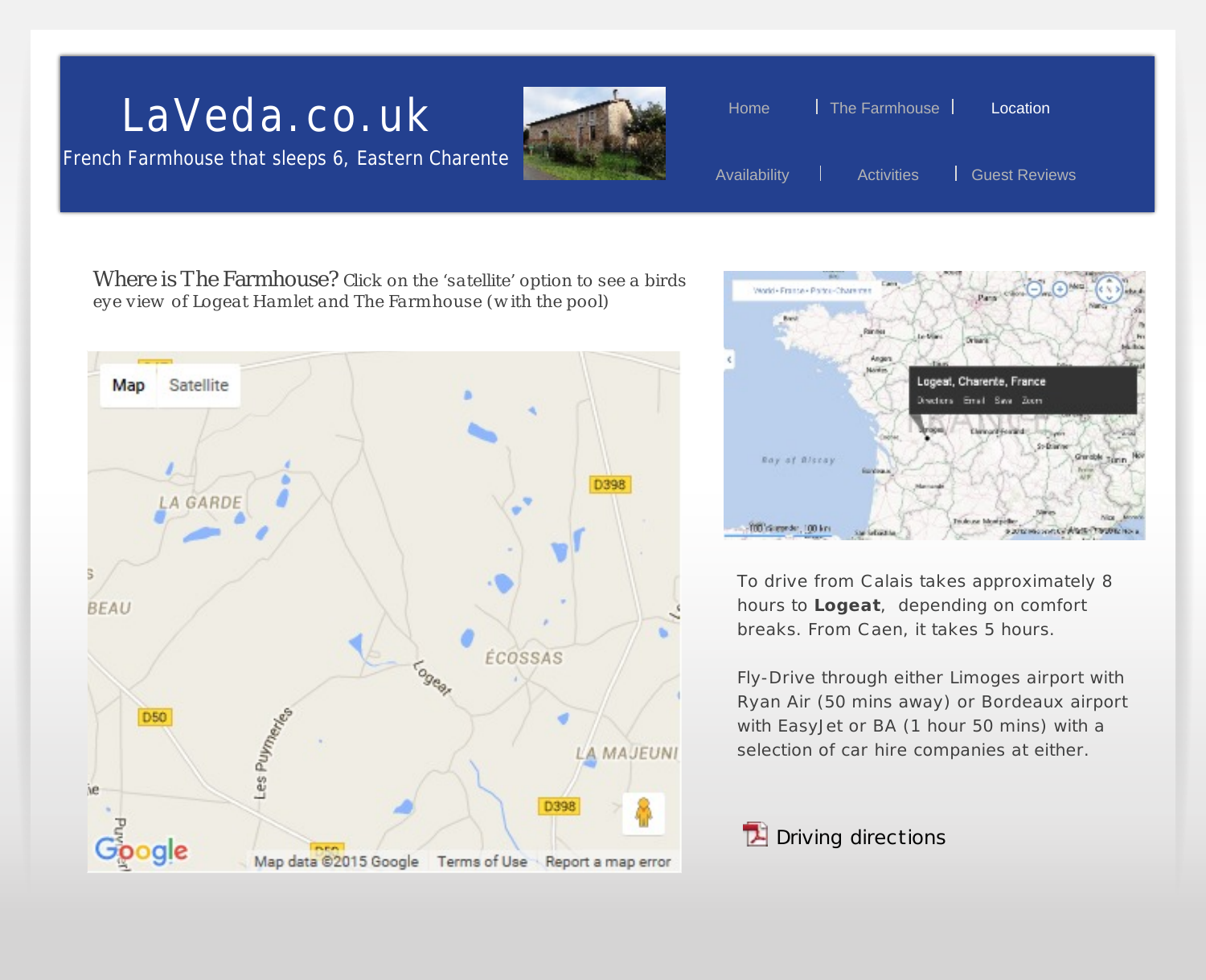<span id="page-3-0"></span>

#### Guest Reviews - *extracts from guest feedback received will be added here as the seasons progress.*

#### Owner's Review

The property is ideal for many different parties, a mum and dad with 3/4 kids, mum and dad plus 1 or 2 grandparents and 2 kids, 3 couples, 4/5 golfers or 6 who get on well! You will need a car to get the best out of the property, it's a 15 minute drive to the main town, Montbron, which has bars, restaurants, supermarkets banks etc, or 20 minutes to the very attractive town of La Rochefoucauld which has more restaurants and even larger supermarkets.

.

As for the house, the lounge is cool in summer but with the log burner, cosy in spring and autumn and the convenient dining area seats six in style and comfort. The master bedroom, with en-suite shower room, is light and airy and the other 2 bedrooms are both a good size and have twin beds that can be arranged as doubles.

 $\sim$   $\sim$   $\sim$ 

In the garden there are several eating/relaxing areas all with parasols and the pool gets the sun all day long. It is both private and enclosed so ideal for a young family.

*16th July 2013*

Hi Rog,

Glad you're sweltering too!!

Everything's great here - we've been very lazy thus far only venturing out to Leclercs.... All sleeping, eating and drinking well. Just what the doc ordered.

The whole place is fab. Thank you!!

Jo & Gareth xx

*2nd October 2013*

Roger

Just a short note to say what a fabulous time we all had at your lovely house in such a wonderful, quiet location We were also very lucky with the weather. Already seems such a long time ago - I've been to work for a day !! Thanks very much for letting us use it.

 $\sim$   $\sim$   $\sim$ 

 $\sim$   $\sim$   $\sim$ 

*11th August 2013*

Hi Roger

In brief we went on one of the boating lakes - big tick

We did walks too - big tick

Star gazing in the evening with the kids - midnight feast and the milky way was a hit.

the garden is teeming with wildlife for nature buffs who love that sort of thing (my kids!)

It was too hot to be more adventurous.

Limoges for kids - the cathedral, the aquarium and picnic lunch in the gardens behind the cathedral. Stunning views and plenty of shade. We also did a couple of museums - no china!!!

Kate

© Laveda.co.uk

*18th July 2013*

Rog,

We want to let you know how much we enjoyed the week spent at La Veda, even allowing for the company! The house is great for a complete chill out, even in high temperatures. We hope the first summer for you is a good one and all the best for the future with the house. Best wishes Paul  $\sim$   $\sim$   $\sim$ 24th June 2014

La Veda is an ideal location for a relaxing break in a peaceful, remote, rural setting. The farmhouse is more than adequately furnished in a "home from home" style and will comfortably sleep six in three double bedrooms (two bathrooms).

The swimming pool is great for cooling down after a few hours in the sun! Thanks again. Best regards, Chris

*1 August 2015*

To: Roger Thomas <lavedareservations@gmail.com>

Hi Roger,

Just wanted to say that the house and our week's stay was absolutely fabulous. The pool was a welcomed addition on the days it was hot. My three teenagers on 3 of the days were stuck to the pool. The area is lovely and myself and my husband loved sitting out in the evening listening to the wildlife. Also a number of walks and my eldest at 17 is an athlete and found a number of food runs to keep up with his training.

It was a brilliant base to have and we managed to get to Cognac, Limoges, Ouradour-sur-Glane and the Chateau.

I would definitely recommend your home to anyone one else and it has given me and my husband the perfect opportunity to make plans that this is the area of France that we like the best.

All the best with the house it is really a lovely place and a perfect setting for relaxation and base to explore.

Kind regards, Lorraine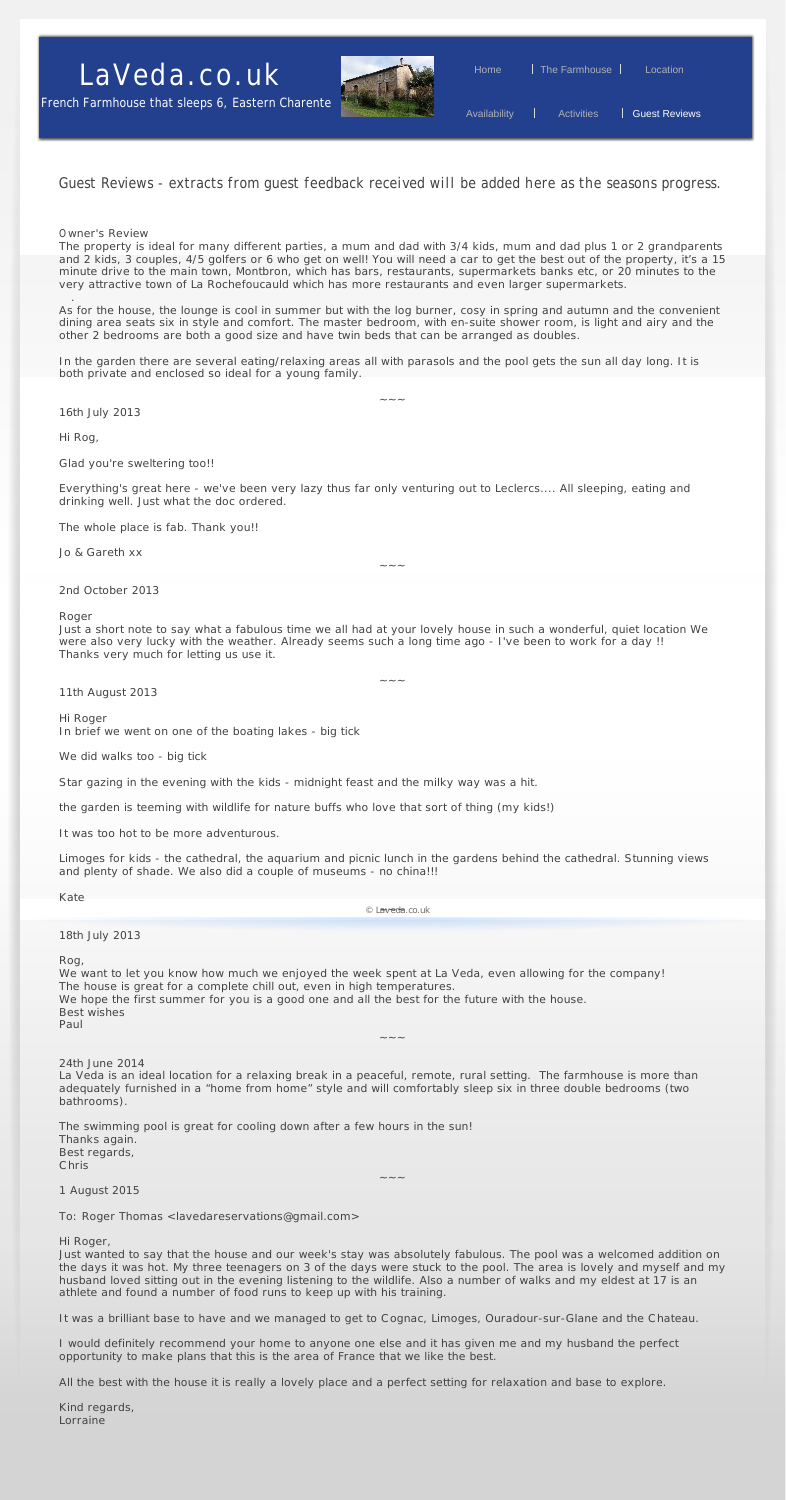#### <span id="page-4-0"></span>LaVeda.co.uk Home I The Farmhouse I Location

French Farmhouse that sleeps 6, Eastern Charente



# Availability | Activities | Guest Reviews

### La Veda Enquiry

Please send an email with your query and one of our reservations team will reply very shortly. (You can check availability on our <u>[calendar\)](#page-7-0)</u>

Thank you for your interest.

T*he Reservations Team*

Email: [lavedareservations@gmail.com](mailto:lavedareservations@gmail.com?subject=A question about Laveda)

Note - If you can't use this link via your default mail software, copy and paste this link into your mail 'address' window.

**Seasonal Weekly Rates : Download** 

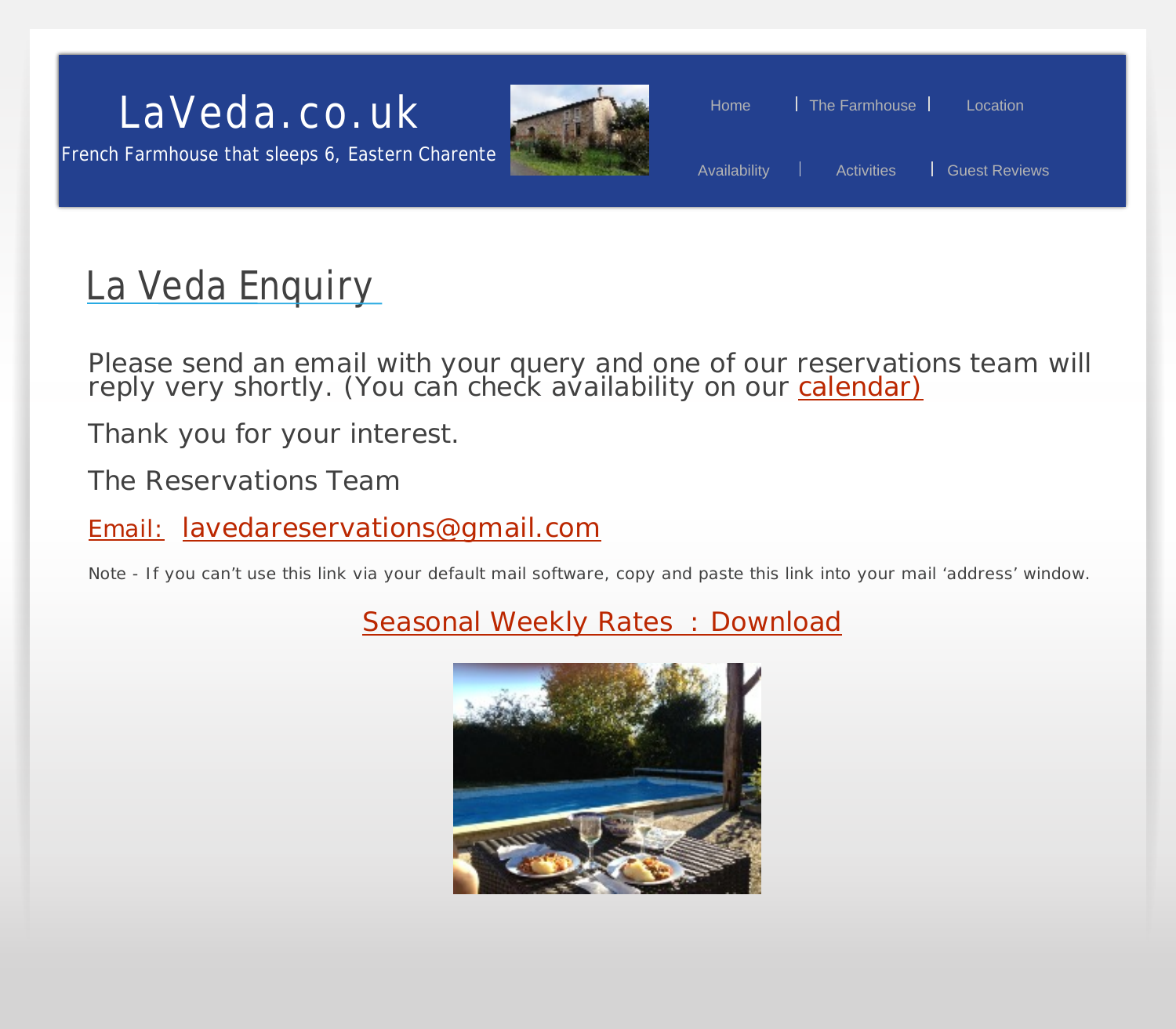

Home | The Farmhouse | Location

Availability | Activities | Guest Reviews

#### <span id="page-5-0"></span>Links to local activities and useful information

There are many local activities to keep you entertained throughout your stay. Links to some of these are shown below



The area is rich in history and is studded with fantastic chateaux, churches and abbeys, The chateaux at La Rochefoucauld and Rochechouart are close by. Richard the Lionheart ended his days not far away and you can trace the travels of the Templars via a dedicated route.

[More info](http://www.holiday-activities-southwest-france.com/historical-monuments/route-richard-coeur-de-lion.php)



Limoges is one of the nearest large towns and has a variety of museums including the Adrien Dubouche Museum of Porcelain. [More info](http://www.musee-adriendubouche.fr )

The town of Ordour sur Glane is also nearby, probably more moving than visiting the Normandy beaches or the many cemeteries in Northern France [More info](http://en.wikipedia.org/wiki/Oradour-sur-Glane)



Meteorite Musuem : The meteorite of Rochechouart fell from the sky over 200 million years ago. Over 1 kilometer in diameter and weighing 6 billion tons, it eradicated in just one minute any form of life within the surrounding area. [More info](http://www.espacemeteorite.com)

**[More Activities - See Page 2](#page-6-0)**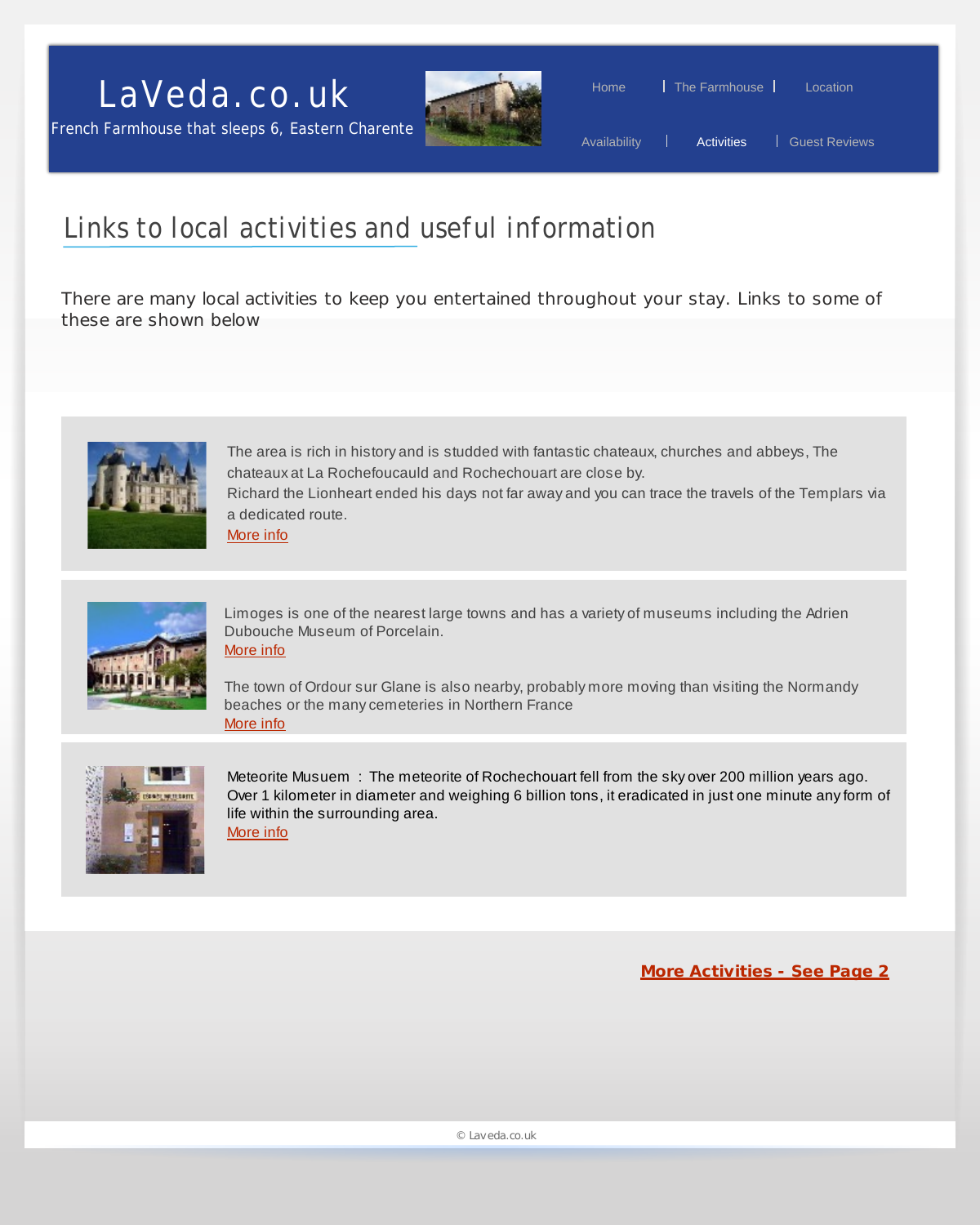<span id="page-6-0"></span>French Farmhouse that sleeps 6, Eastern Charente



Home | The Farmhouse | Location

Av¤ailaiabityity II A*c*tioutivietes IGGeuestRReviews

#### Local activities continued:



There are many and varied leisure activities to be found in the area, even beaches and watersports!

[More info](http://www.livingmagazine.fr/en/easyblog/entry/charente-attractions/great-lakes-haute-charente-massignac-days-out.html)

Horse riding, karting, canoeing, walking, cycling, tenpin bowling are some of the things you can get up to but whatever you do find time for watching the wildlife and the sky from the garden.



One of the closest sporting attractions is the golf course of Golf de Preze. Just 5 minutes down the road this is a challenging 18 hole course and the bar, terrace and restaurant add great value to a visit.

[More info](http://www.golfdelapreze.com/en/)

**[Return to Activities Page 1](#page-5-0)**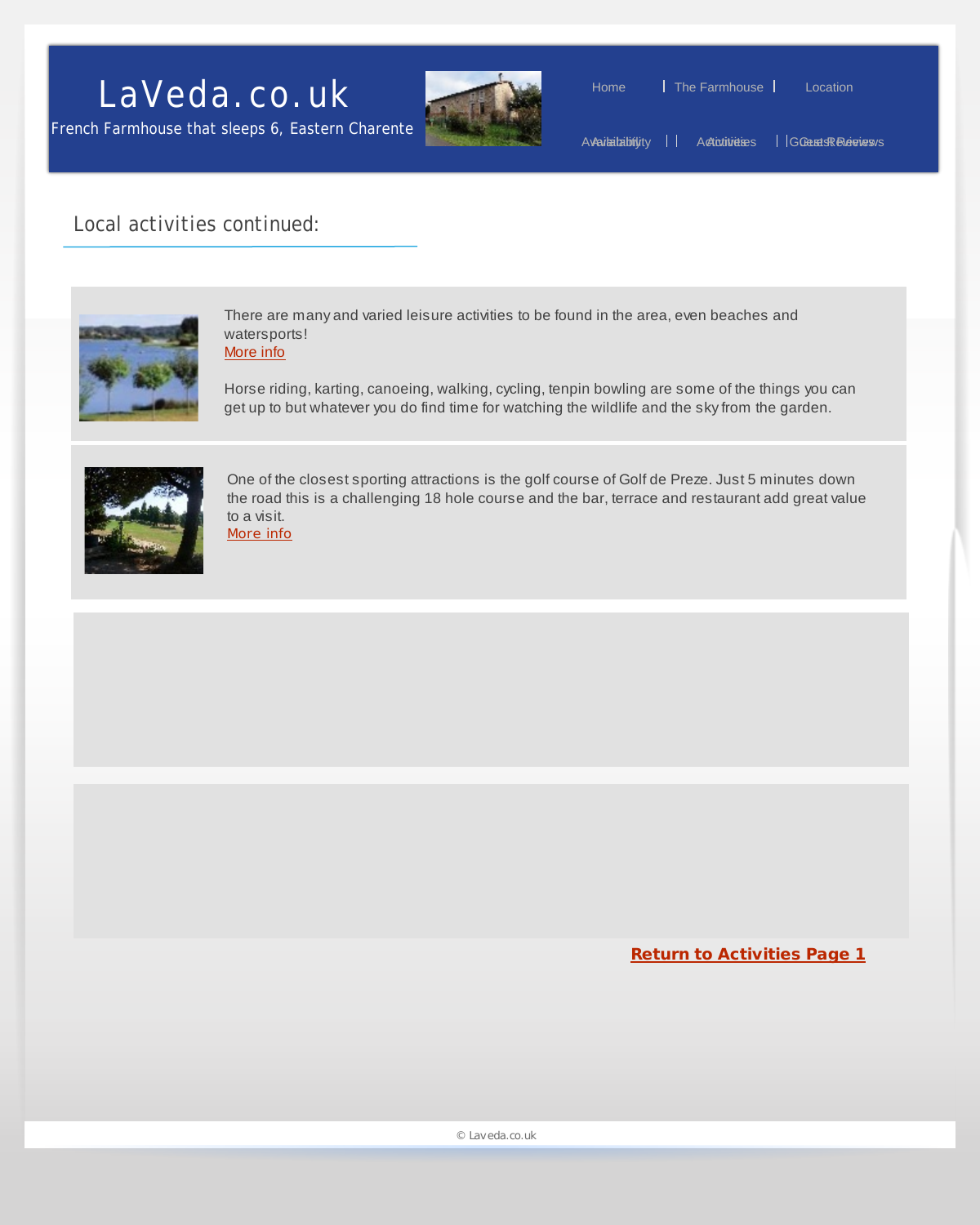<span id="page-7-0"></span>French Farmhouse that sleeps 6, Eastern Charente



Home I The Farmhouse I Location

Availability | Activities | Guest Reviews